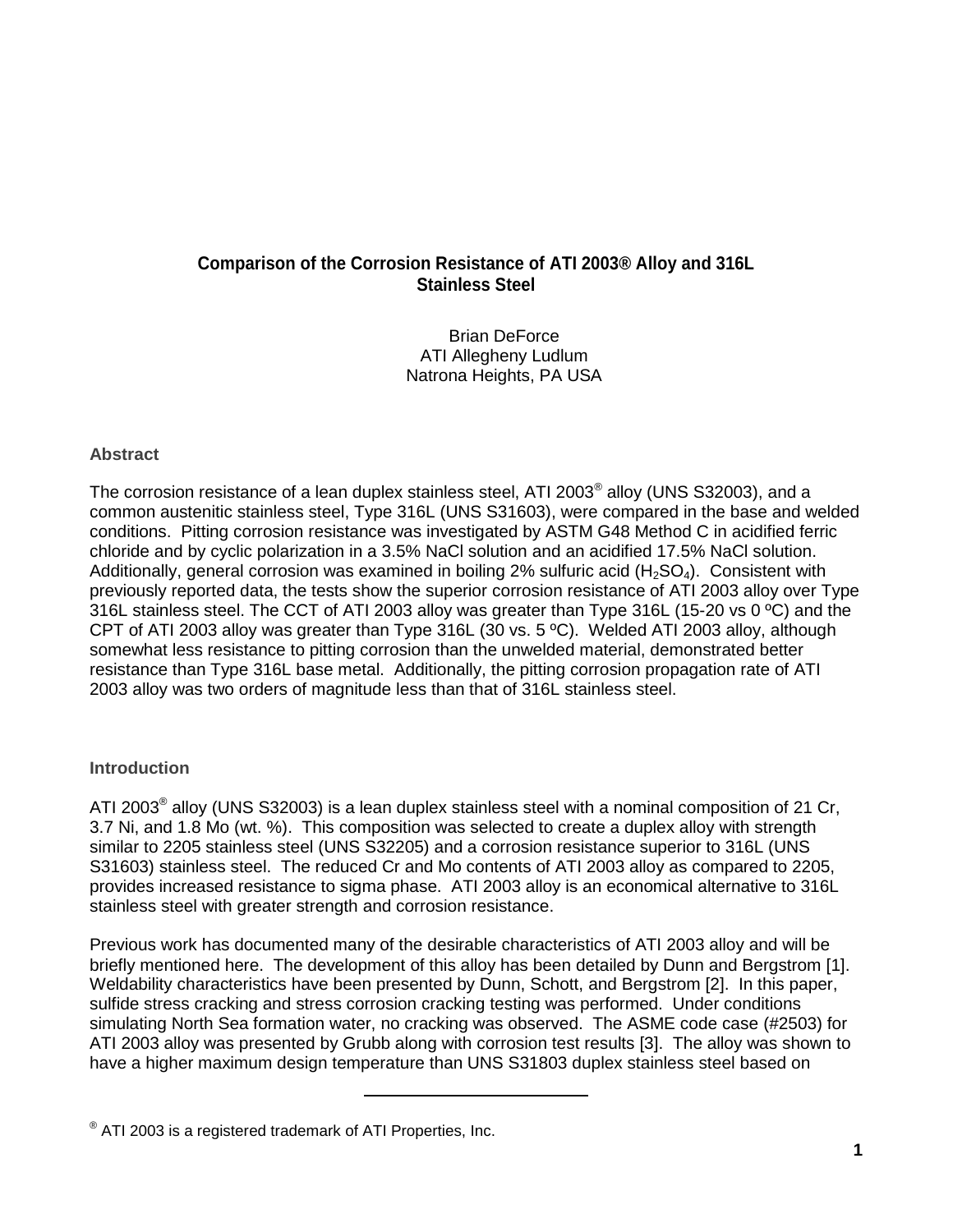superior resistance to embrittlement at high temperatures. Resistance to stress corrosion cracking was shown in boiling 26% NaCl. While 316L cracked during a 1000 hour exposure test, ATI 2003 alloy remained crack-free. In another study, plate samples of ATI 2003 alloy were subjected to the ASTM G48 Method C critical pitting temperature (CPT) tests [4]. The results showed that ATI 2003 alloy passed this test at 5°C while Type 316L failed the same test at 0°C. Woollin and Holmes measured the electrochemical CPT per ASTM G150 for unwelded and welded conditions of the lean duplex and saw a decrease from 40 to 30°C upon welding [5]. Additionally, using an ASTM G48 Method E test modified with an inhibitor, they measured a CPT of 35°C and 10°C for the base and welded conditions, respectively. Ozturk et al. also compared the corrosion resistance of ATI 2003 alloy to 316L stainless steel [6]. ATI 2003 alloy was shown to be far superior in crevice corrosion resistance as measured by ASTM G48 Method B. The same study also demonstrated the resistance of ATI 2003 alloy to general corrosion to be equal to or better than 316L in a wide range of boiling acids including 1% HCl, 10% oxalic, 20% acetic, 20% phosphoric, 10% sulfuric, 10% sulfamic, and 45% formic.

The current paper builds upon previous efforts to compare ATI 2003 alloy with 316L stainless steel by examining both localized corrosion and general corrosion resistance. Repassivation characteristics of the alloys in the welded condition will also be considered.

#### **Experimental**

Corrosion testing was performed on ATI 2003 sheet (UNS S32003) and Type 316L sheet (UNS S31603) of a thickness of 2.54 mm (0.100") in the welded and unwelded condition. The compositions are listed in Table 1. Welding was performed by autogenous Gas Tungsten Arc Welding. A nitrogen addition to the purge gas is recommended with autogenous welding of ATI 2003 alloy. To demonstrate a worst case scenario, nitrogen was not used in this study.

| Alloy                | Heat   | Cr    | Ni    | Mo   | N    | ∼     | Mn   |       |        | Si   | <b>PREN</b> |
|----------------------|--------|-------|-------|------|------|-------|------|-------|--------|------|-------------|
| ATI2003 <sup>®</sup> | 826612 | 21.9  | 3.7   |      | 0.17 | 0.017 | 1.73 | 0.028 | 0.001  | 0.24 | 30.3        |
| 316L                 | 837928 | 16.73 | 10.05 | 2.03 | 0.04 | 0.016 | 1.67 | 0.031 | 0.0001 | 0.37 | 24.1        |

#### *Table 1. Alloy compositions*

#### **PREN = Cr + 3.3Mo + 16N**

#### **General Corrosion - Immersion in Sulfuric Acid**

The welded sheets were cut into 2.1x5.1 cm (1.0x2.0 inch) test samples with the weld in the longitudinal direction (along the 5.1 cm dimension, through the middle of the width). After cutting, the edges were ground with 240 grit SiC paper. Pickling was performed to remove weld oxide in 8% nitric acid (HNO<sub>3</sub>) and 4% hydrofluoric acid (HF) at 65 °C for 5 min. Unwelded samples were pickled as well for equal comparison. An abrasive-impregnated rubber eraser was also used to remove the heat tint along the weld. Following pickling, samples were dried and rinsed with acetone. Two samples were used for each condition (welded and base metal). Testing was based on ASTM G157 [9] using a boiling solution of  $2\%$  H<sub>2</sub>SO<sub>4</sub>. Exposure consisted of three 48 hr periods. An attempt was made to activate the sample at the beginning of each exposure period by scratching the surface with a steel rod. Mass loss was determined after each period. The final mass loss was the average of the three periods.

**Crevice Corrosion - Immersion in Ferric Chloride Solution - ASTM G48 Method F**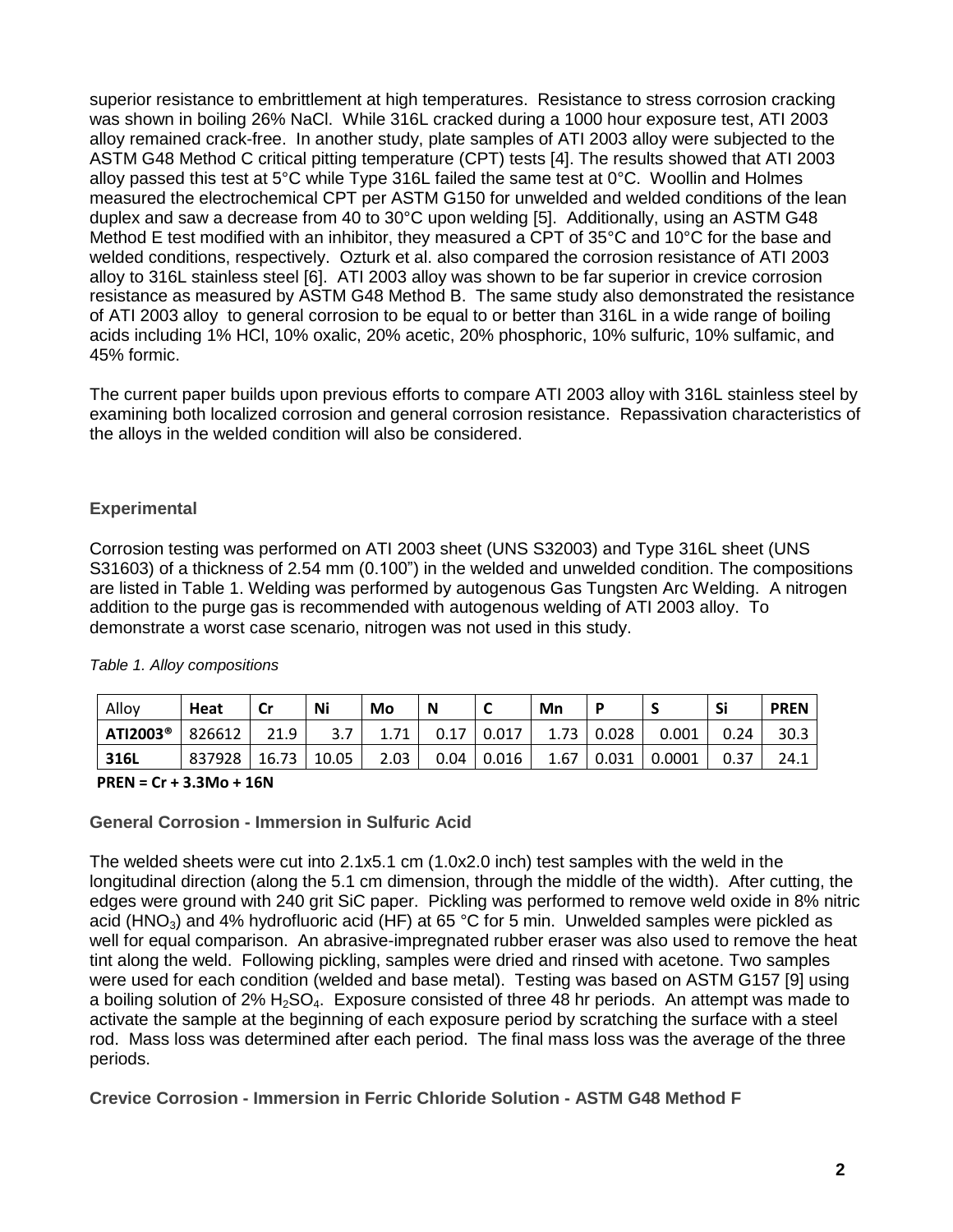For ferric chloride immersion, samples were prepared as described above for sulfuric acid testing with the exception that some of the samples were 3.8 cm wide to accommodate a large single crevice assembly as described below (nitric acid cleaning). Per ASTM G48 Method F [7], the samples were immersed in a 6% FeCl<sub>3</sub>, 1% HCl solution at a given temperature for 24 hours. Three samples were tested for each temperature. The Critical Crevice Temperature (CCT) was determined. In addition to the multiple crevice assembly (MCA) described in ASTM G48, testing was also performed with a single crevice assembly. The single crevice was formed by applying the flat face of a 2.5 cm diameter PTFE cylinder against the metal sample (Figure 1). The crevice was attached using the same bolt assembly and torque as defined in ASTM G48 Method F. The crevice wall surface area of the single crevice was much greater than that of the MCA and therefore provided a more severe test  $(4.7 \text{ mm}^2)$ and 0.7  $cm<sup>2</sup>$ , respectively).



Figure 1 – Crevice assemblies and crevice formers: Single crevice former (left), MCA (right).

**Pitting Corrosion - Immersion in Ferric Chloride Solution - ASTM G48 Method C** 

For ferric chloride immersion, samples were prepared as described above for sulfuric acid testing(nitric acid cleaning). Per ASTM G48 Method C [7], the samples were immersed in a 6% FeCl<sub>3</sub>, 1% HCl solution at a given temperature for 72 hours. Three samples were tested for each temperature. The Critical Pitting Temperature (CPT) was determined.

**Pitting Corrosion - Cyclic Polarization**

Cyclic polarization was used to determine pitting potential and repassivation potential in two sodium chloride (NaCl) solutions. The first solution was neutral 3.5% (0.6M) NaCl, selected to approximate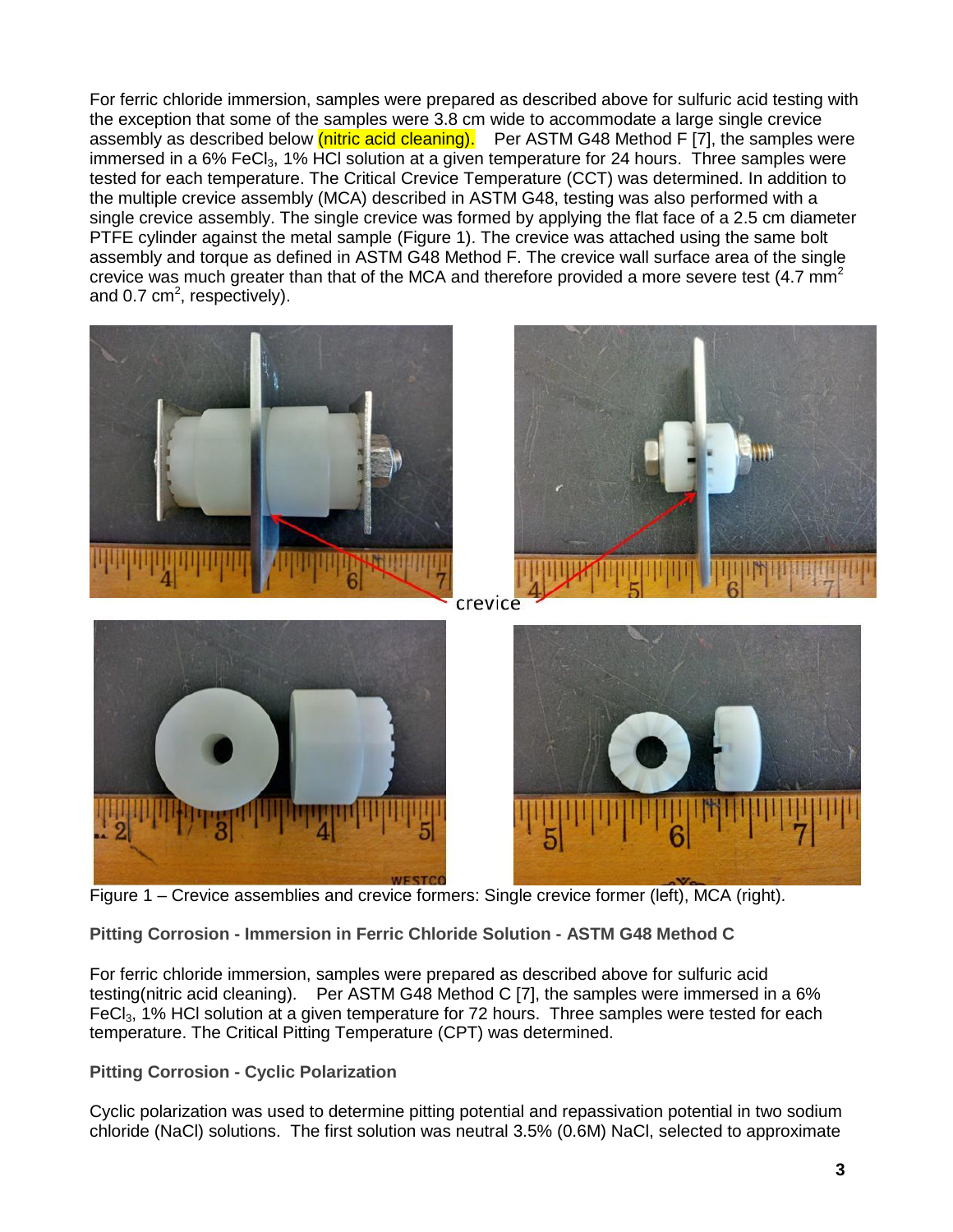the chloride concentration of seawater. The second was an acidified solution representative of aggressive conditions that can develop within a crevice: 17.5% (3 M) NaCl acidified to pH 1 with hydrochloric acid (HCl). All testing was performed at ambient temperature.

The test material was cut in 5.1x5.1 cm (2.0x2.0 inch) squares. Following cutting, the edges and faces were ground with 240 grit SiC paper. Welds were ground flat to provide a level surface for proper sealing of the test cell. Because the weld oxide was mechanically removed, a hydrofluoricbased pickling treatment was not required to remove the Cr-depleted oxide. However, the samples were cleaned in 20% HNO<sub>3</sub> for 10 min at 55 °C. After cleaning the samples were rinse in deionized water, dried, and degreased with acetone. The test cell used was the flooded gasket test cell as described in ASTM G150 [8]. This set up was selected to prevent unintended crevice corrosion and to allow a large surface area for adequate representation of the material. The exposed surface area was 5 cm<sup>2</sup>. After placing the sample in the test cell, the solution was purged with nitrogen (99.999%) for 30 min. A potentiostat was used to perform a potentiodynamic polarization in the noble direction starting at a potential of -200 mV vs. open circuit. Once the current density exceeded 100  $\mu$ A/cm<sup>2</sup>, the scan reversed direction until the starting potential was reached. The pitting potential was defined as the potential at which the current reached 100  $\mu$ A/cm<sup>2</sup>. The repassivation potential was defined as the potential at which the current decreased to the passive rate (intersection of the reverse and forward scan plots). The occurrence of pitting was confirmed by *ex situ* visual inspection of the sample under 20x magnification. Three samples were used for each condition.

To accurately compare repassivation characteristics of two alloys, it is critical that pitting is initiated under similar conditions. With this point in mind, a modified procedure was used to investigate repassivation. Pitting was initiated pH 1, 17.5% NaCl by a 800 mV potentiostatic hold. This potential was selected from polarization curves as exceeding  $E<sub>o</sub>$  for both alloys. Following the initiation of pitting (i.e., current density exceeding 100  $\mu A/cm^2$ ), a reverse polarization scan starting at 800 mV was performed to determine  $E_{\text{m}}$ .

#### **Results and Discussion**

#### **Immersion in Sulfuric Acid**

For immersion in boiling 2% sulfuric acid, the corrosion resistance of ATI 2003 alloy was greater than 316L stainless steel. Type 316L showed a corrosion rate of 2.11 mm/yr (83.30 mpy) while the rate for ATI 2003 alloy was only 0.111 mm/yr (4.37 mpy) (Figure 1). Welding produced no decrease in the corrosion resistance of ATI 2003 alloy. Welded 316L stainless steel was not tested in boiling sulfuric acid, but based on previous work, no detrimental impact is expected.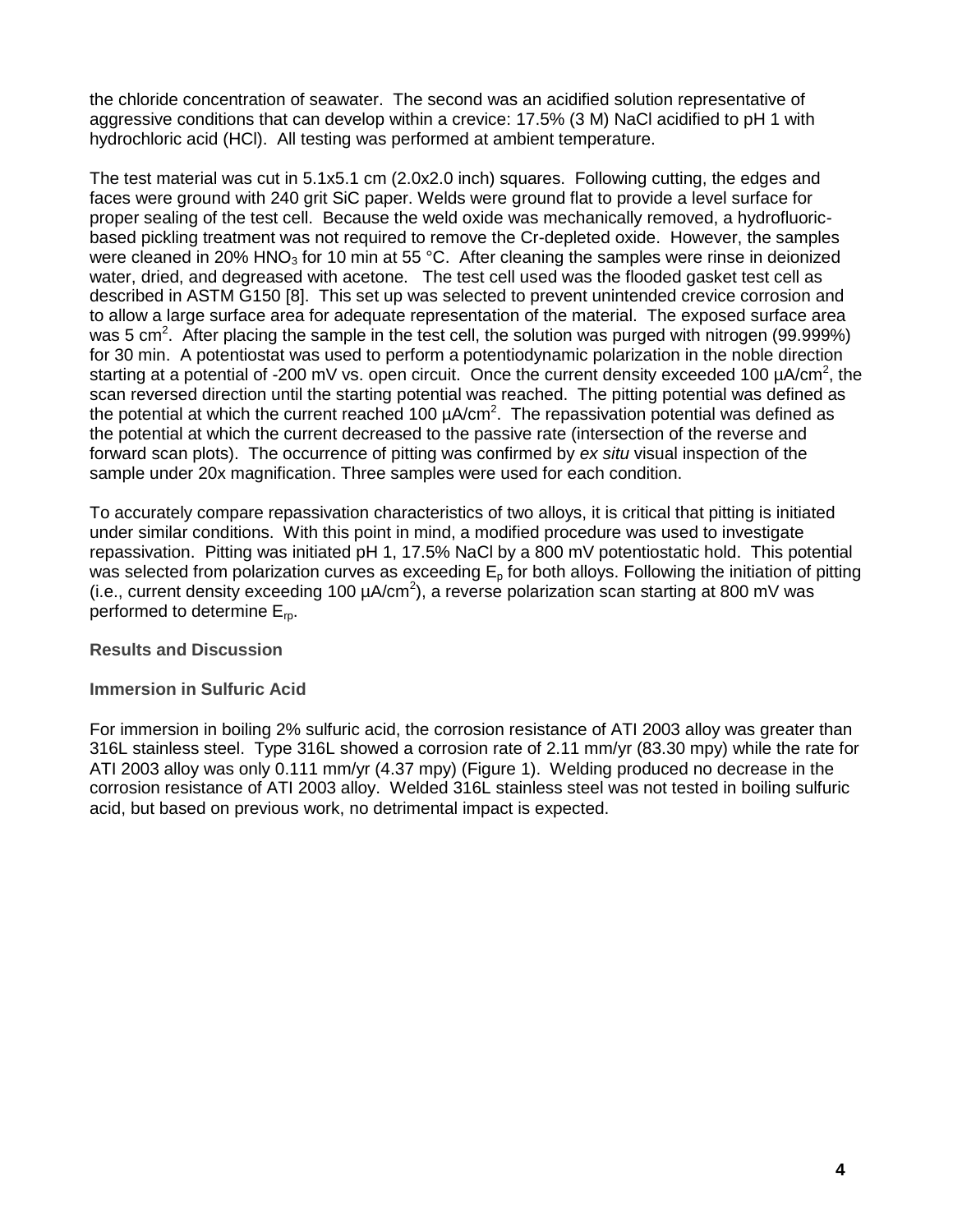

*Figure 1. Mass loss of ATI 2003® alloy and 316L stainless steel after exposure to boiling 2% H<sub>2</sub>SO<sub>4</sub>. Minimum and maximum markers are masked by data points. Duplex alloys ATI 2102® alloy and 2205 shown for comparison.*

#### **Crevice Corrosion - Immersion in Ferric Chloride Solution - ASTM G48 Method F**

The CCT per ASTM G48 Method F using the specificed MCA was determined to be 15-20 °C for ATI 2003 alloy. The exact CCT of Type 316L was not measured due to cooling limitations but was determined to be  $\leq 0$  °C. A comparison of the mass loss during ferric chloride exposure is show in Table 2. The significant difference in crevice corrosion resistance of these alloys is evident by the 15 °C difference in CCT. The difference is also apparent from visual inspect of the test samples (Figures 3-5). For example, in figure 3, it is apparent that at 10  $^{\circ}$ C, significant attack of Type 316L has occurred while no corrosion is evident on the ATI 2003 alloy. Surface etching of ATI 2003 does not appear until the solution temperature is 20 °C. A similar trend holds for the single crevice assembly (Figure 4). At 10 °C, deep grooves have formed on Type 316L at the edge of the crevice whereas, only slight etching is apparent on one of the ATI 2003 alloy samples.

The greater severity of the single crevice former is shown in figure 5. At 15 °C, the ATI 2003 alloy samples with the MCA are unattacked with the exception of one small area on one sample. Use of the larger, single crevice former at 15 °C results in crevice corrosion on all three samples. Although the torque, and consequently, the crevice gap, on both assemblies was the same, the larger crevice former has a greater crevice depth. The greater crevice depth promotes more rapid crevice solution acidification and a larger IR voltage drop, both of which drive the crevice corrosion process. The roles of acidification and voltage (potential) drop on the mechanism of crevice corrosion have been discussed in detail previously [10].

| <b>Single Crevice</b> | ATI 2003<br>316L                |      |  | <b>MCA</b>      | ATI 2003                        | 316L  |  |
|-----------------------|---------------------------------|------|--|-----------------|---------------------------------|-------|--|
| Temperature (C)       | Mass loss (mg/cm <sup>2</sup> ) |      |  | Temperature (C) | Mass loss (mg/cm <sup>2</sup> ) |       |  |
| 10                    | < 0.01                          | 3.18 |  |                 | $-.01$                          | 5.60  |  |
| 15                    | 0.48                            |      |  | 15              | 0.01                            | 11.75 |  |
|                       |                                 |      |  |                 | 0.11                            |       |  |

*Table 2. Mass loss for ferric chloride immersion crevice corrosion tests: Single crevice and MCA*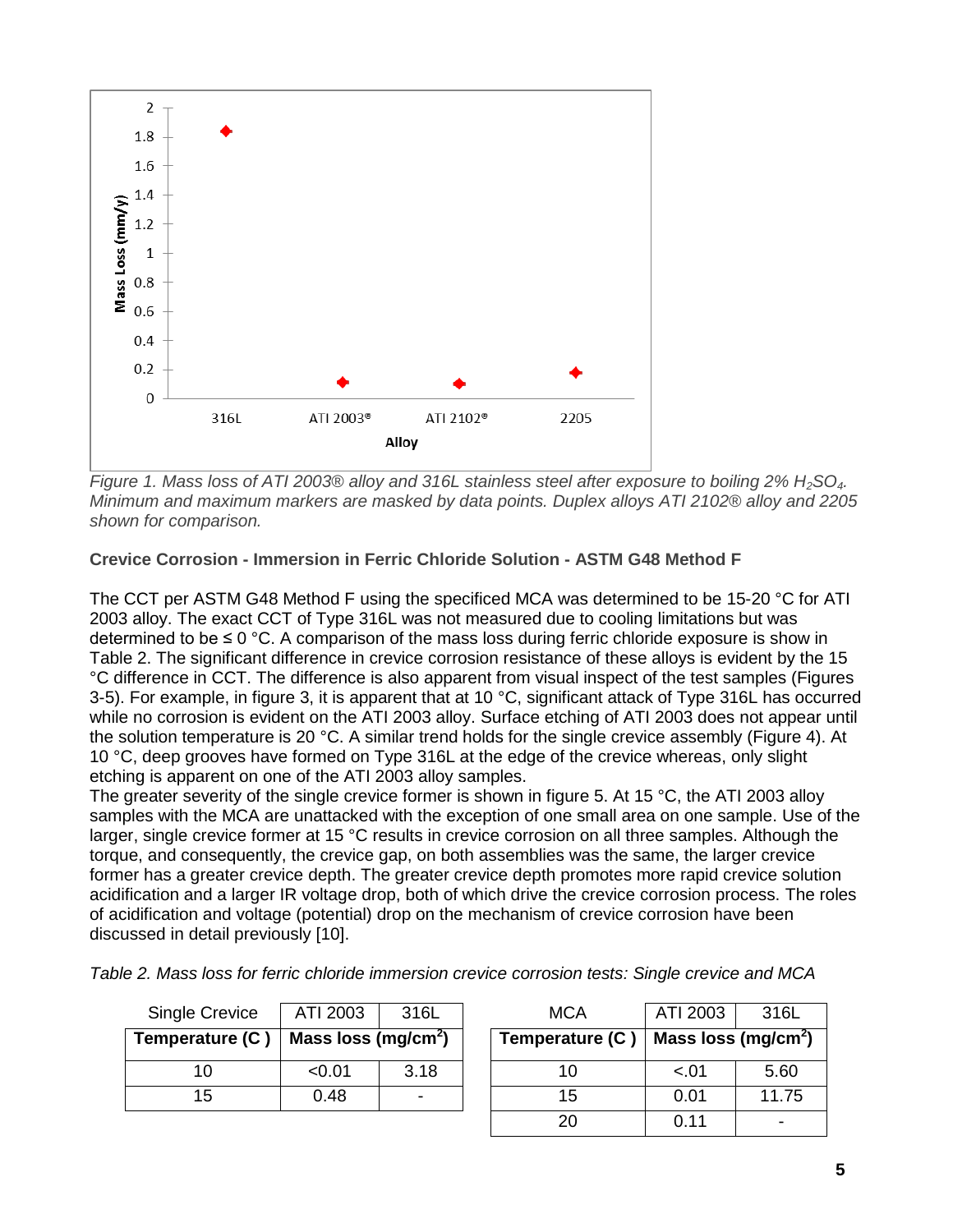

*Figure 3. ATI 2003® alloy and 316L stainless steel after crevice corrosion testing in acidified ferric chloride using the MCA.*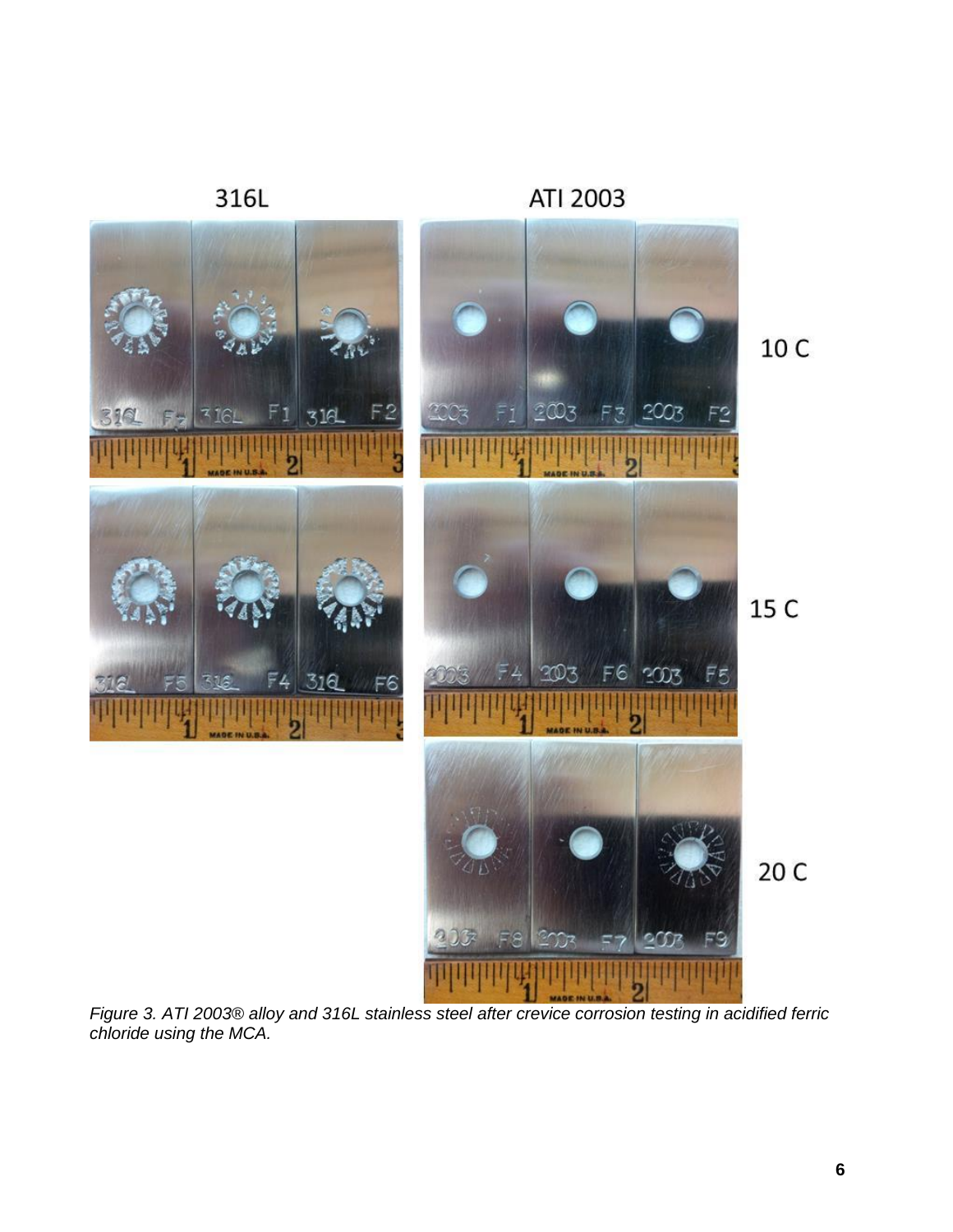

*Figure 4. ATI 2003® alloy and 316L stainless steel after crevice corrosion testing in acidified ferric chloride using a single crevice assembly.*



*Figure 5. ATI 2003® alloy after crevice corrosion testing in acidified ferric chloride showing the difference in attack of the MCA (left) and the single crevice assembly (right) at 15 °C.*

**Pitting Corrosion - Immersion in Ferric Chloride Solution - ASTM G48 Method C** 

For all samples tested, the CPT of 316L stainless steel was 5 °C in the unwelded condition and ≤0 °C for the autogenously welded sample (0 °C was the lowest temperature evaluated). ATI 2003 alloy demonstrated a CPT of 30 °C for the base metal and 15 °C for the as-welded condition. The results, summarized in Figure 2, show the superior corrosion resistance of ATI 2003 alloy over 316L stainless steel. The CPT of ATI 2003 alloy is significantly higher than that of 316L. Although the results show a decrease in corrosion resistance when ATI 2003 alloy is welded, the welded condition has a higher CPT than unwelded 316L stainless steel. This is a general observation for as-welded versus base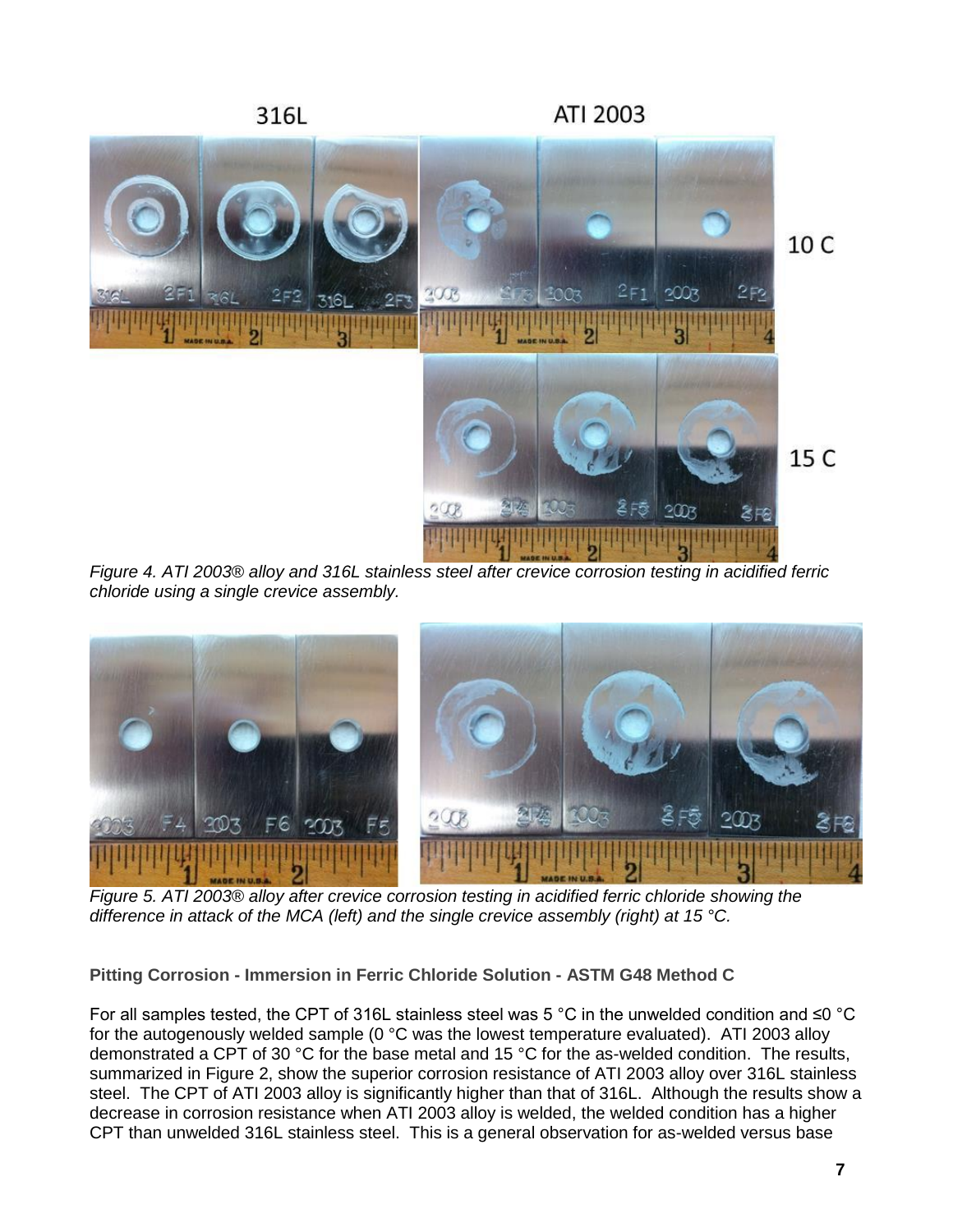metal corrosion resistance for the duplex family of alloys. In the case of lean duplex grades which are highly resistance to sigma formation, the lower corrosion resistance in the as-welded condition is mainly due to nitride formation in the HAZ. (For welded pipe and tube that are annealed after welding, duplex grades should perform similarly to base metal in corrosion testing.) Therefore, it is important to note that the negative effect of weld heat input on corrosion resistance is expected to be more significant for thicker material with multipass, unannealed welds. However, previous testing has shown that even in 20 mm thick plate material, the CPT of 2209 filler-welded ATI 2003 alloy without post weld heat treatment is still greater than as-welded 316L stainless steel [4].



*Figure 2. CPT of ATI 2003® alloy and 316L stainless steel per ASTM G48C in the base (unwelded) and welded conditions. Each bar represents three equal results.* 

#### **Pitting Corrosion - Cyclic Polarization in NaCl Solution**

The cyclic polarization tests demonstrate the superior resistance to chloride-induced pitting corrosion of ATI 2003 alloy as compared to 316L material. Representative polarization curves are shown in Figure 3 and 4. In 3.5% NaCl, 316L has a pitting potential,  $E_p$ , of 600 mV and a repassivation potential,  $E_{\text{p}}$  (the potential at which the high current returns to the passive current value), of 200 mV, whereas ATI 2003 alloy showed no pitting up to a potential of 1300 mV at which onset of transpassive dissolution occurs (Figure 5). In the aggressive simulated crevice solution (17.5% NaCl, pH 1), a similar trend was observed. Pitting occurred on 316L at 220 mV followed by repassivation at -23 mV. No pitting was observed with ATI 2003 alloy up to a potential of 960 mV (onset of transpassive dissolution) (Figure 6).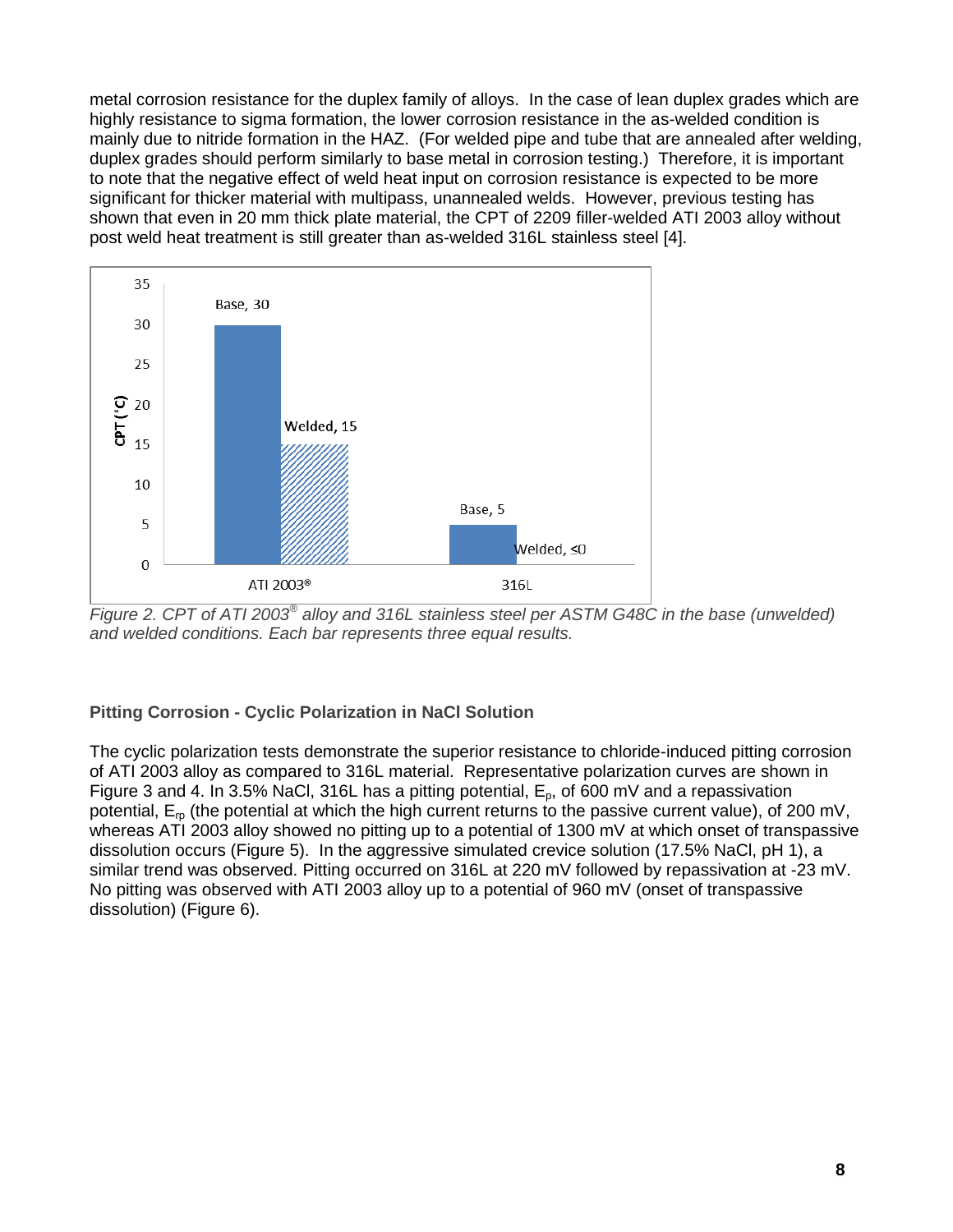

*Figure 3. Cyclic polarization curves for ATI 2003® alloy and 316L stainless steel in 3.5% NaCl. ATI 2003 alloy showed no pitting up to the onset of transpassive dissolution at 1300 mV. Blue, bold line is ATI 2003 alloy. Arrows indicate forward scan direction.*



*Figure 4. Cyclic polarization curve of ATI 2003® alloy and 316L stainless steel in 17.5% NaCl acidified to pH 1. ATI 2003 alloy showed no pitting up to the onset of transpassive dissolution at 960 mV. Blue, bold line is ATI 2003 alloy. Arrows indicate forward scan direction.*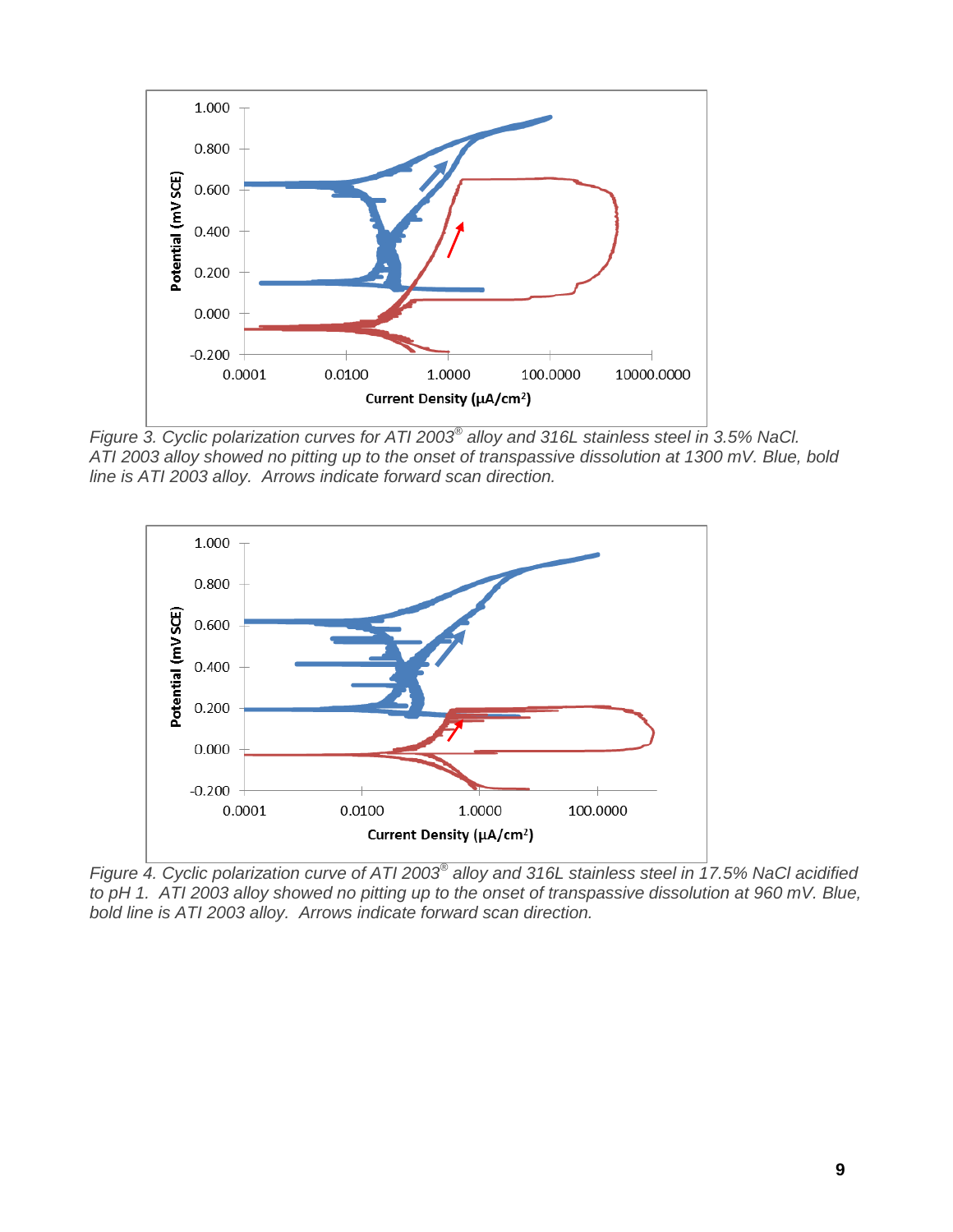

*Figure 5. Pitting and repassivation potentials of ATI 2003® alloy and 316L stainless steel in 3.5% NaCl. ATI 2003 alloy showed no pitting up to the onset of transpassive dissolution at 1300 mV.* 



*Figure 6. Pitting and repassivation potentials of ATI 2003® alloy and 316L stainless steel in 17.5% NaCl acidified to pH 1. ATI 2003 alloy showed no pitting up to the onset of transpassive dissolution at 960 mV.*

For the as-welded samples, ATI 2003 alloy demonstrates superior corrosion resistance over 316L stainless steel. Although a decrease in pitting corrosion resistance is observed for the lean duplex alloy, the reduced resistance is still greater than 316L unwelded. In pH 1, 17.5% NaCl, ATI 2003 alloy has a  $E_p$  = 750 mV and repassivation does not occur until the potential is decrease to the open circuit potential (Figure 7). For 316L stainless steel, the welded samples show pitting and repassivation potentials similar to the base material ( $E_p = 25$  mv,  $E_p = -25$  mV). By comparing the two alloys, it is obvious that in the welded condition, ATI 2003 alloy is much more resistant to the initiation of pitting corrosion with  $E_p = 750$  mV, versus 200 mV for 316L. During the reverse polarization scan, after the onset of pitting, in pH 1, 17.5% NaCl, ATI 2003 alloy shows more resistance to pitting propagation and reaches a maximum current of 200  $\mu$ A/cm<sup>2</sup>, versus 1500  $\mu$ A/cm<sup>2</sup> for 316L. From the cyclic polarization curves, the  $E_{rp}$  of ATI 2003 alloy and 316L stainless steel could be defined as -200 mV and -25 mV, respectively. By only considering the repassivation potential ( $E_{\text{ro}}$ ), one could mistakenly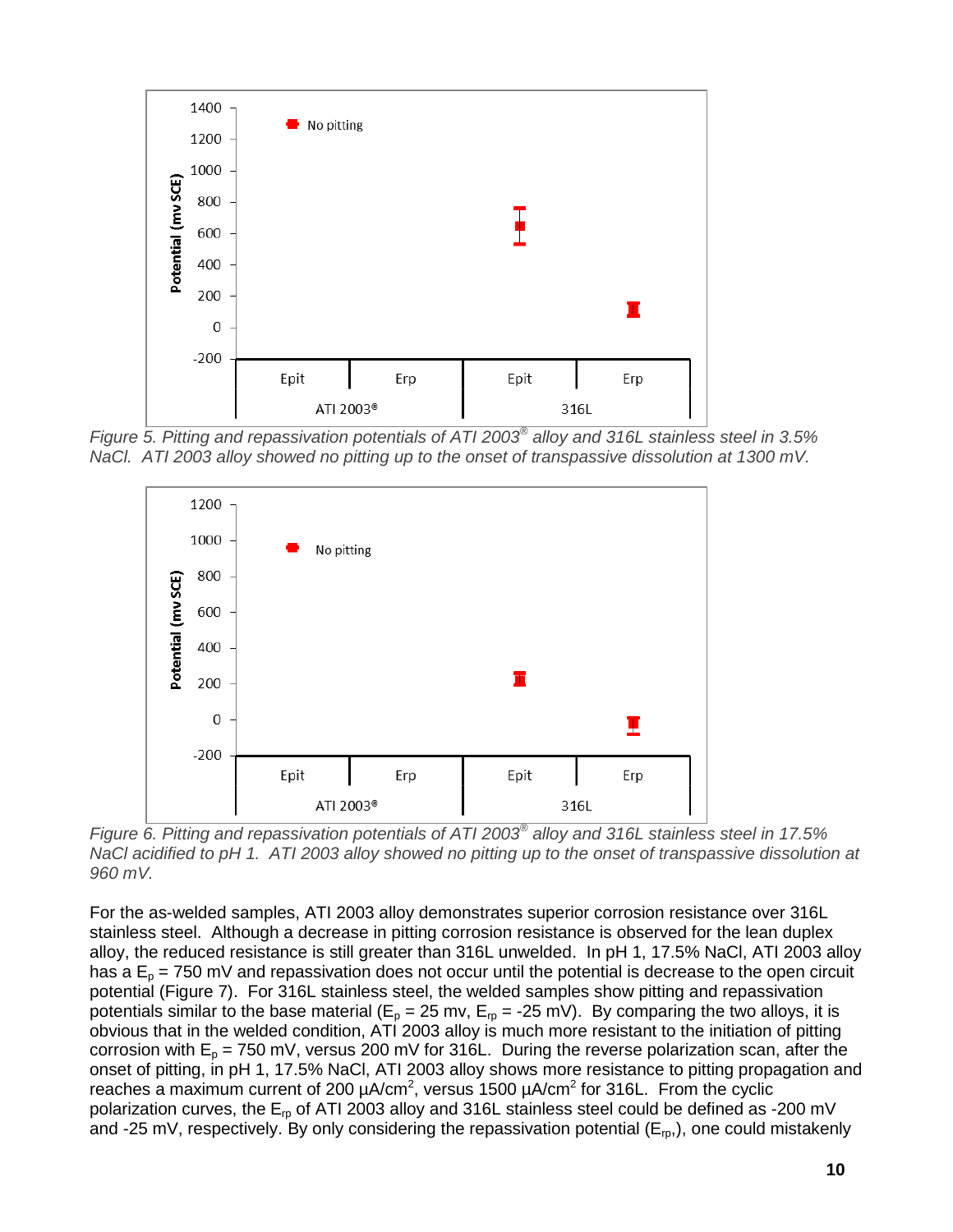conclude that 316L stainless steel, with a more noble  $E_{\text{p}}$ , repassivates more readily than ATI 2003 alloy. However, it is important to recognize that the ATI 2003 alloy shows a wide range of passivity over a potential range that results in pitting of 316L stainless steel (from 200 to 750 mV).

To accurately compare repassivation characteristics of two alloys, it is critical that pitting is initiated under similar conditions. With this point in mind, a modified procedure was used to investigate repassivation. Pitting was initiated pH 1, 17.5% NaCl by a 800 mV potentiostatic hold. This potential was selected from polarization curves (Figure 7) as exceeding  $E<sub>o</sub>$  for both alloys. Following the initiation of pitting (i.e., current density exceeding 100  $\mu$ A/cm<sup>2</sup>), a reverse polarization scan starting at 800 mV was performed to determine  $E_{\text{m}}$ . The results of the reverse cyclic scans are presented in Figure 8. Under these test conditions, 361L stainless steel does not repassivate during the reverse scan. The current remains active until the corrosion potential is reached at which point the current becomes cathodic. For ATI 2003 alloy, there was a wide range of repassivation behavior observed among the tested samples. Generally speaking, as the potential was decreased, some degree of repassivation occurred, with currents ranging from  $\sim$  5 to 500  $\mu$ A/cm<sup>2</sup>. In one case, no pitting occurred during the potentiostatic hold (up to one hour) and passivity was observed during the entire reverse scan. All of the measure curves for ATI 2003 alloy demonstrate a greater resistance to pitting corrosion and greater tendency for repassivation as compared to 316L stainless steel.

An important difference between the curves is the magnitude of the active current. The peak current of 316L stainless steel exceeds that of ATI 2003 alloy by two orders of magnitude. In other words, although the dependence on potential for repassivation is the same for the two alloys, the propagation rate during the pitting process is much greater for 316L stainless steel in the environment evaluated. Examination of the test samples following the polarization scan confirms the large difference in propagation rate (Figure 9).



*Figure 7. Cyclic polarization curve of welded ATI 2003® alloy and 316L stainless steel in 17.5% NaCl acidified to pH 1. Bold blue line is ATI 2003 alloy. Arrows indicate forward scan direction.*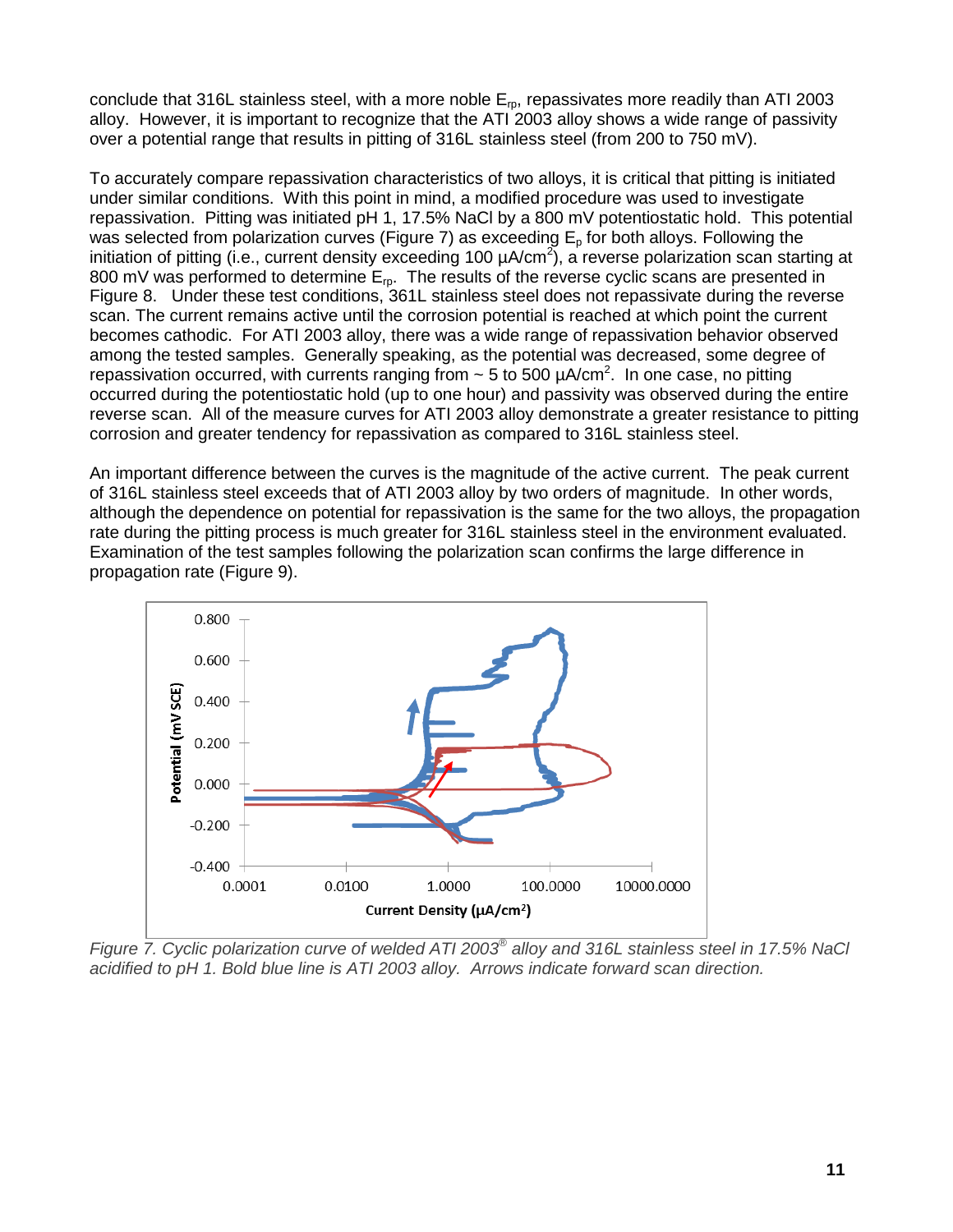

*Figure 8. Reverse polarization scan of welded ATI 2003® alloy and 316L stainless steel following a potentiostatic hold at 800 mV to initiate pitting in 17.5% NaCl acidified to pH 1. Bold blue lines are ATI 2003 alloy. Vertical line for 316L reflects the current exceeding the current limit (300 µA) of the potentiostat.*

# 316L stainless steel ATI 2003 alloy

## Heavy pitting in weld and base Light pitting in weld



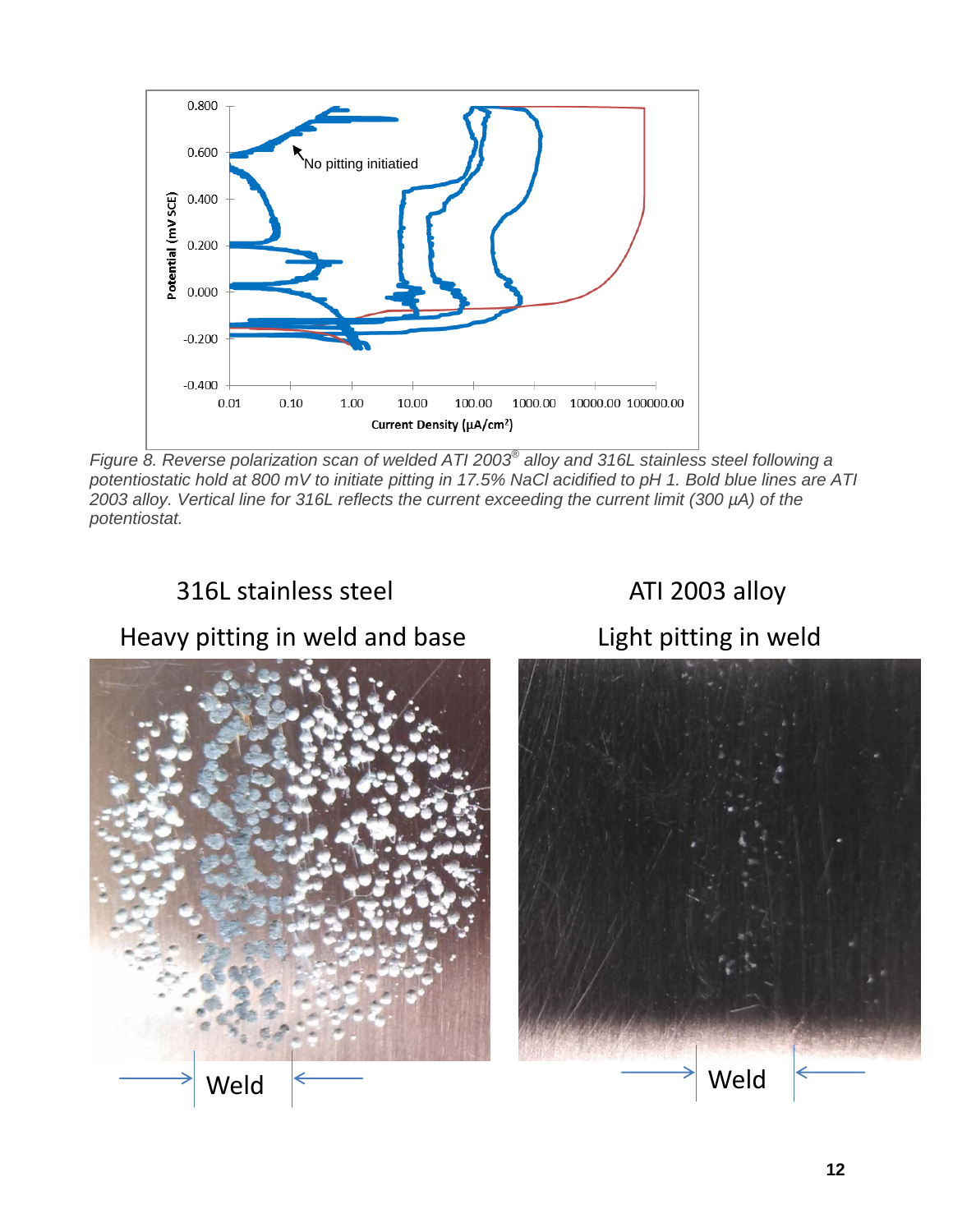*Figure 9. Comparision of pitting propagation of welded ATI 2003® alloy and 316L stainless steel following a reverse polarization scan in 17.5% NaCl acidified to pH 1 starting at 800 mV.* 

### **Conclusions**

The corrosion resistance of ATI 2003<sup>®</sup> alloy was demonstrated to be superior to 316L stainless steel in tests of localized and general corrosion. This conclusion, which is consistent with previous work, is based on the following observations.

In the unwelded condition:

- 1. The resistance of ATI 2003 alloy to corrosion in boiling 2%  $H_2SO_4$  is significantly greater than that of 316L stainless steel (0.111 vs. 2.11 mm/yr).
- 2. The CCT of ATI 2003 alloy is greater than that of 316L stainless steel (15-20 vs. 0  $^{\circ}$ C).
- 3. The CPT of ATI 2003 alloy is greater than that of 316L stainless steel (30 vs. 5 °C).
- 4. In 3.5% NaCl at room temperature, ATI 2003 alloy does not pit, while 316L stainless steel has a pitting potential of 600 mV.
- 5. In pH 1, 17.5% NaCl at room temperature, ATI 2003 alloy does not pit, while 316L stainless steel has a pitting potential of 220 mV.

In the welded condition:

- 1. The CPT of ATI 2003 alloy is greater than that of 316L stainless steel (15 vs. 0 °C).
- 2. In pH 1, 17.5% NaCl, ATI 2003 alloy has a pitting potential of 750 mV, while 316L stainless steel has a pitting potential of 200 mV.
- 3. Under conditions selected to initiate pitting in ATI 2003 alloy, 316L does not repassivate during cyclic polarization. ATI 2003 alloy shows varying degrees of passivation. The pitting propagation rate of 316L stainless steel is two orders of magnitude greater than that of ATI 2003 alloy.

Noteworthy aspects of the experimental method of this study are:

- 1. Based on ASTM G48 Method F, a single crevice former with a greater surface area and crevice depth was demonstrated to be more aggressive than the specified multiple crevice assembly (MCA).
- 2. A flooded-gasket test cell was used to avoid unintended crevice corrosion while determining pitting characteristics.
- 3. Repassivation characteristics of the two alloys were determined under identical pitting initiation conditions.

l  $^{\circledast}$  ATI 2003 is a registered trademark of ATI Properties, Inc.